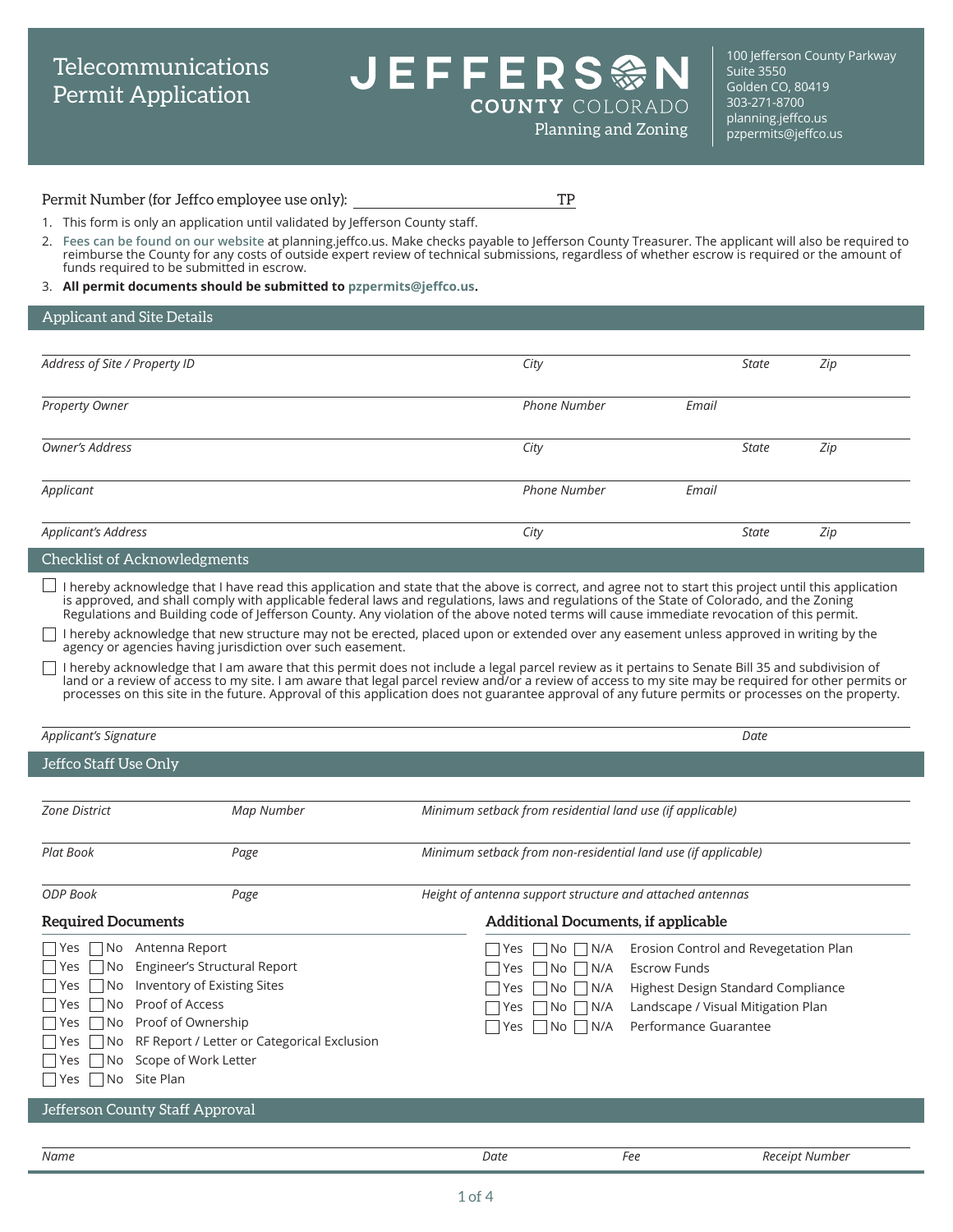Permit Number:

#### Jefferson County Telecommunications Permit Application Requirements

#### **Telecommunications Facility**

All telecommunications permit applications must be accompanied by:

- 1. A description of any proposed telecommunications facility including elevations generally depicting all proposed antennas, platforms, finish materials and colors, accessory equipment and height above grade.
- 2. Proof of Ownership
- 3. Proof of Access
- 4. A site plan drawn to scale showing where the structure is to be located in relation to other structures and property lines and shows the relative shape, size, and location of all existing and proposed transmission structures, guy wire anchors, warning signs, fencing, and access restrictions.
- 5. A report by a licensed professional engineer identifying the general structural capacity of the proposed facility and demonstrating compliance with applicable structural standards.
- 6. The number, type and size of antenna that can be accommodated.
- 7. A report that includes the following, if determined by staff to be applicable:
	- a. A description of how the proposed PWS facility complies with "Highest Design Standards". Photo simulations and elevations should be provided as necessary to demonstrate compliance.
	- b. A landscaping and or / visual mitigation plan (to scale) acceptable to the Zoning Administrator, detailing how screening from the public view will be accomplished, including cross sectional views as appropriate.
	- c. An erosion control and revegetation plan.
	- d. A performance guarantee, in an amount acceptable to the Planning and Zoning Division and in a form acceptable to the County Attorney's Office, to ensure landscaping, screening, erosion and revegetation plans are completed as approved.
- 8. An inventory of Existing Sites. Each applicant shall provide a narrative and map description of the applicant's / provider's existing and currently proposed telecommunications facilities within the County. This shall include the physical location and general description of the site (e.g. 50' monopole camouflaged as a pine tree at 123 Main St.). This provision does not apply to the granting of telecommunications permits for amateur radio facilities.
- 9. Calculations, maps or such other information as is necessary to demonstrate that the cumulative effect of proposed sources of NIER when added to existing NIER sources will comply with adopted county standards. Any facility that will operate at less than 1000 watts of radio frequency effective radiated power per antenna or can demonstrate that they are categorically excluded from having to determine compliance with RF exposure standards by the FCC is exempt from this requirement unless its NIER emission, when added to existing ambient NIER sources, will exceed the levels set forth in the above standard. (Refer to the FCC *"Optional Checklist for Local Government To Determine Whether a Facility is Categorically Excluded"* below) This provision does not apply to the granting of telecommunications permits for amateur radio facilities.
- 10. The County may require the applicant for a telecommunication tower or other telecommunication facility to submit funds in escrow to pay for expert review of technical submissions by the applicant in accordance with Section 7 of the Zoning Resolution. The applicant shall be required to reimburse the County for all costs of expert review, regardless of whether escrow was required or the amount of funds required to be submitted in escrow. This provision shall not apply to the granting of telecommunications permits for amateur radio facilities.

#### Optional Checklist for Local Government to Determine Whether a Facility is Categorically Excluded

Purpose: The FCC has determined that many wireless facilities are unlikely to cause human exposures in excess of RF exposure guidelines. Operators of those facilities are exempt from routinely having to determine their compliance. These facilities are termed "categorically excluded." Section 1.1307(b)(1) of the Commission's rules defines those categorically excluded facilities.

This checklist will assist state and local government agencies in identifying those wireless facilities that are categorically excluded, and thus are highly unlikely to cause exposure in excess of the FCC's guidelines. Provision of the information identified on this checklist may also assist FCC staff in evaluating any inquiry regarding a facility's compliance with the RF exposure guidelines.

### **Background Information**

| Facility Operator's Legal Name                                     |                                                                    | <b>Facility Operator's Contact Name/Title</b> |     |  |
|--------------------------------------------------------------------|--------------------------------------------------------------------|-----------------------------------------------|-----|--|
| <b>Facility Operator's Mailing Address</b>                         | City                                                               | State                                         | Zip |  |
| <b>Facility Operator's Phone Number</b>                            | <b>Facility Operator's Email</b>                                   |                                               |     |  |
| <b>Facility Name</b>                                               | Facility Latitude / Longitude                                      |                                               |     |  |
| <b>Facility Address</b>                                            | City                                                               | State                                         | Zip |  |
| <b>Evaluation Of Categorical Exclusion</b>                         |                                                                    |                                               |     |  |
| Licensed Radio Service (see table on page 4)                       | Structure Type (free-standing or building/roof-mounted)            |                                               |     |  |
| Antenna Type [omni-directional or directional (includes sectored)] | Height above ground of the lowest point of the antenna (in meters) |                                               |     |  |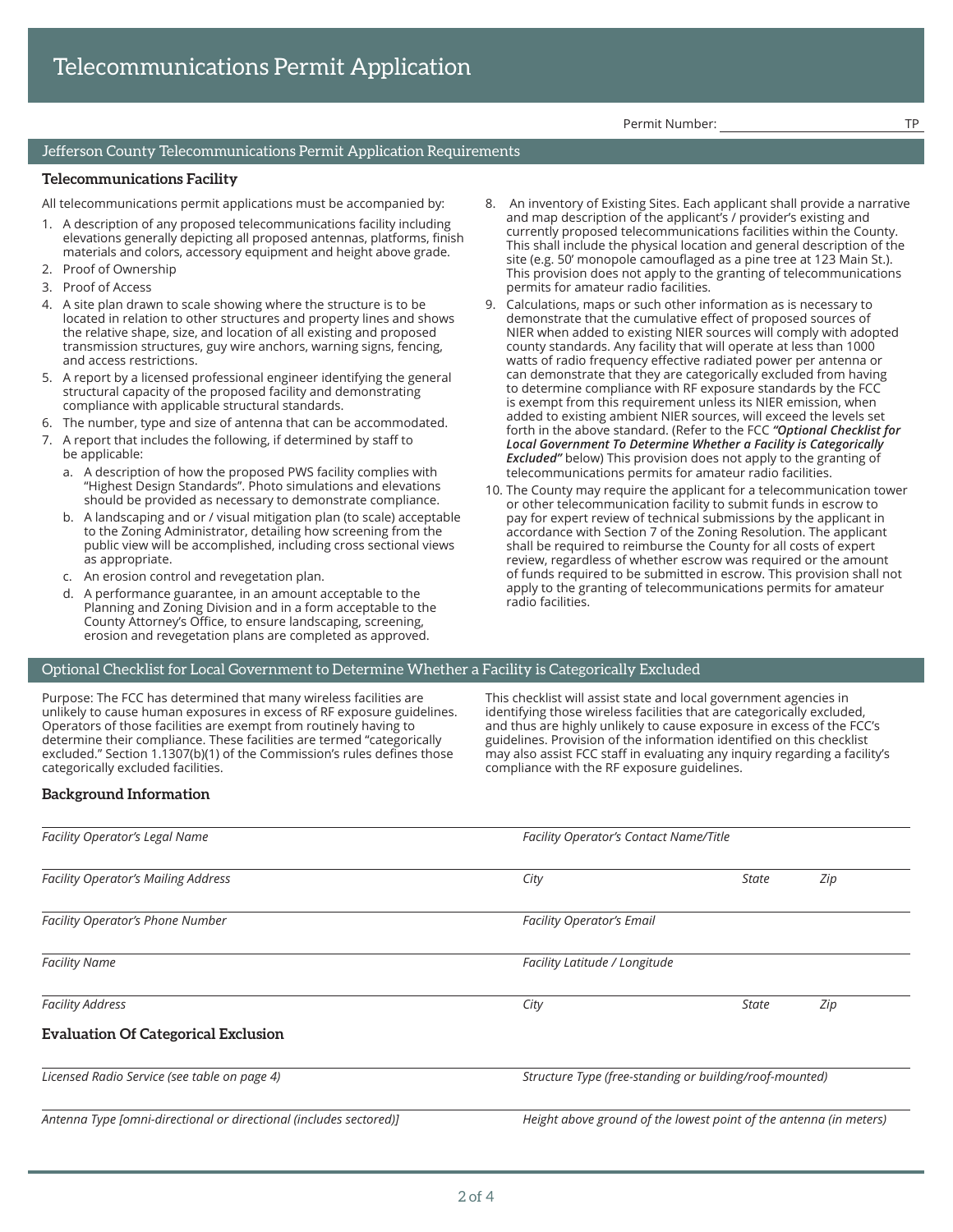|  |  | Telecommunications Permit Application |
|--|--|---------------------------------------|
|  |  |                                       |

Permit Number: TP

## Optional Checklist for Local Government to Determine Whether a Facility is Categorically Excluded (cont'd)

#### **Check if all of the following are true:**

 $\Box$  This facility will be operated in the Multi-point Distribution Service, Paging and Radiotelephone Service, Cellular Radiotelephone Service, Narrowband or Broadband Personal Communications Service, Private Land Mobile Radio Services Paging Operations, Private Land Mobile Radio Service Specialized Mobile Radio, Local Multi-point Distribution Service, or service regulated under Part 74, Subpart I (see "Licensed Radio Service" on previous page).

This facility will not be mounted on a building (see "Structure Type" on previous page).

The lowest point of the antenna will be at least 10 meters above the ground (see "Height above ground of the lowest point of the antenna*"* on previous page).

If the above requirements are met, this facility is categorically excluded and is unlikely to cause exposure in excess of the FCC's guidelines. The remainder of the checklist need not be completed. If the above requirements are not met, continue to the next section of questions.

- A. Enter the power threshold for categorical exclusion for this service from the table below in watts ERP or EIRP*\* (note: EIRP = (1.64) X ERP)*
- B. Enter the total number of channels if this will be an omnidirectional antenna, or the maximum number of channels in any sector if this will be a sectored antenna.
- C. Enter the ERP or EIRP per channel *(using the same units as in question A)*
- D. Multiply answer B by answer C.

E. Is the answer to question D less than or equal to the value from question A?  $\Box$  Yes  $\Box$  No

If the answer to question E is yes, this facility is categorically excluded. It is unlikely to cause exposure in excess of the FCC's guidelines.

If the answer to question E is no, this facility is not categorically excluded. Further investigation may be appropriate to verify whether the facility may cause exposure in excess of the FCC's guidelines.

*\* "ERP" means "effective radiated power" and "EIRP" means "effective isotropic radiated power"*